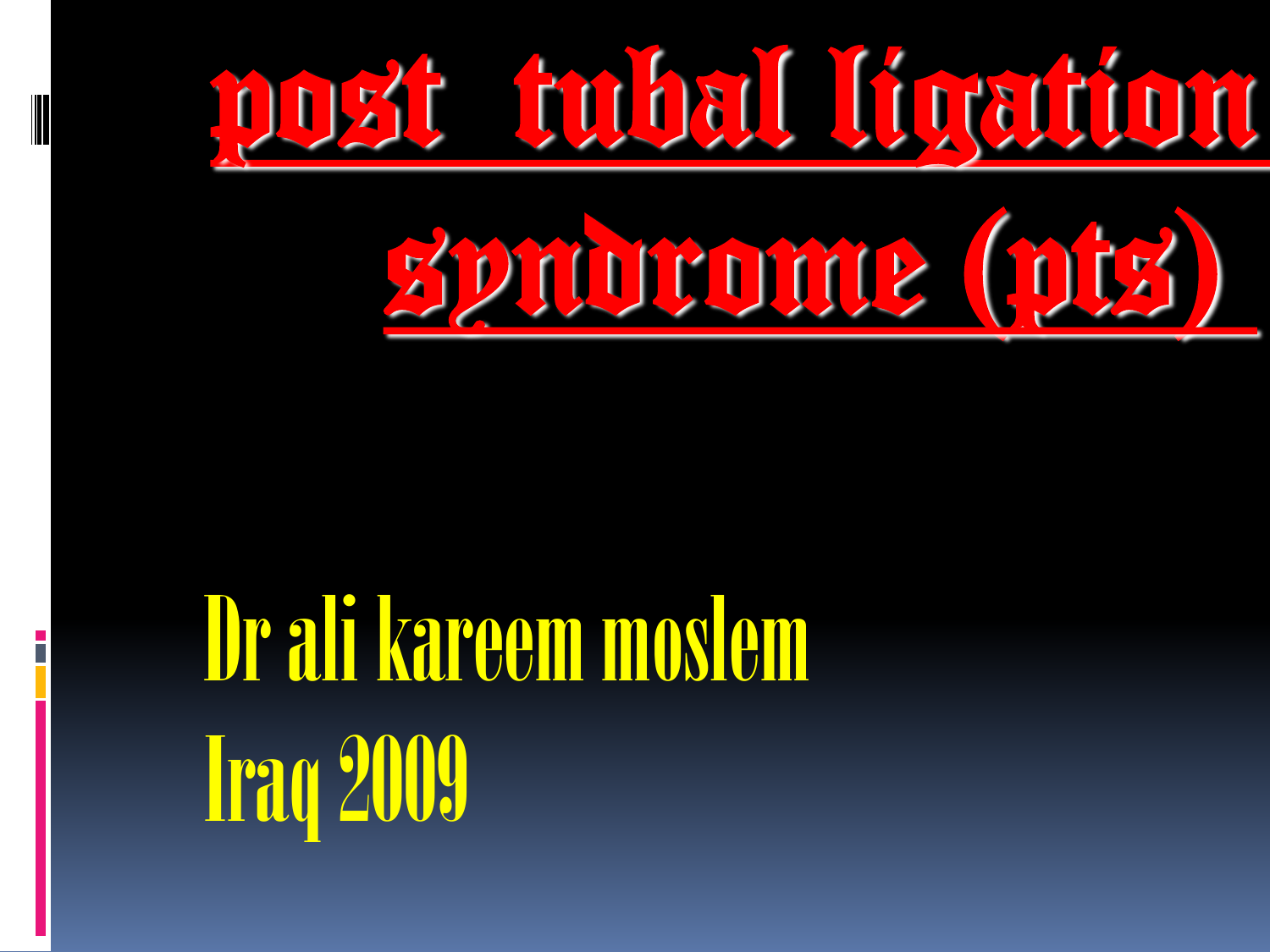# Post Tubal Ligation Syndrome

- **Post Tubal Ligation Syndrome:** Iatrogenesis affects that create negative health conditions after a tubal ligation or female sterilization surgery. Can be hormonal and or physical in nature. Health changes both physical and hormonal can cause mental health to be affected, causing loss of sexual drive for the woman, memory loss, depression, anger and rage.
- Iatrogenesis: A Greek word which means "doctor-caused" or "doctor produced". It is a medical term meaning harm done by doctors, or negative side effect(s) caused by a medical treatment or procedure. The negative side effect(s) can be due to error, negligence, or can be caused by the standard protocal of the treatment.
- Iatroepidemic: An epidemic of bad outcomes or negative side effects caused by doctors and their medical treatment(s) and procedures. Examples of iatroepidemics include DES, and Post Tubal Ligation
- Adenomyosis: A common iatrogenesis condition of tubal ligation. Causes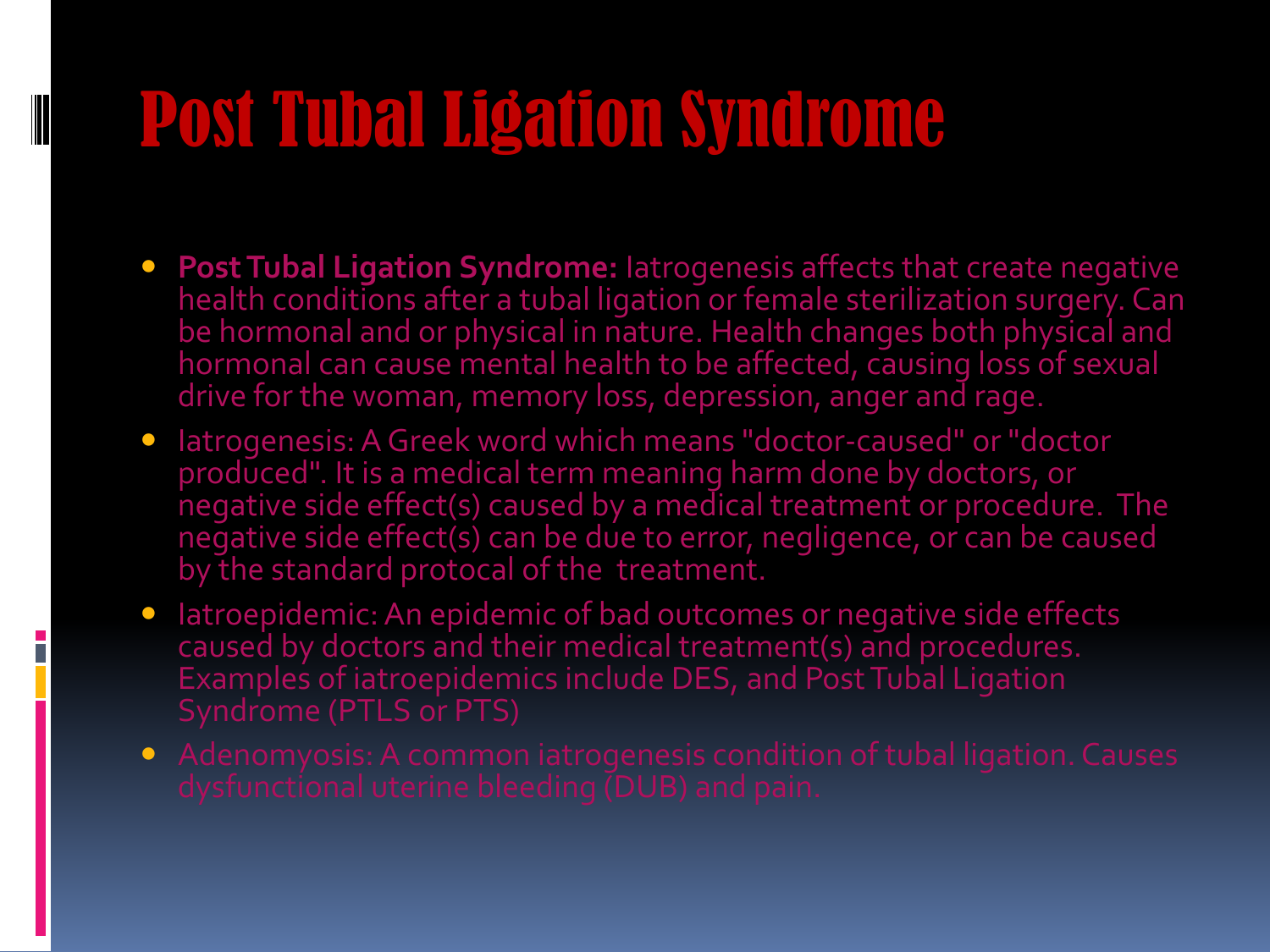PTS is an an [iatrogenesis](http://members.tripod.com/~sterilization_rights/history.html) condition meaning "doctorcaused" or "doctor produced". Many women suffer PTS **lafter having a tubal ligation.** 

 **Post-tubal ligation syndrome includes pain during intercourse, aching lower back, premenstrual tension syndrome, difficulty in menstruating, uterine hemorrhage, and absence of menstruation. The syndrome is caused by blood circulation problems in and around the Fallopian tubes and ovaries, pressure on nerves, and intrapelvic adhesion. Differentiating between this syndrome and endometritis during diagnosis and differentiating between functional hemorrhage due to hormonal abnormality and anatomical hemorrhage due to polyp or tumor is very important.**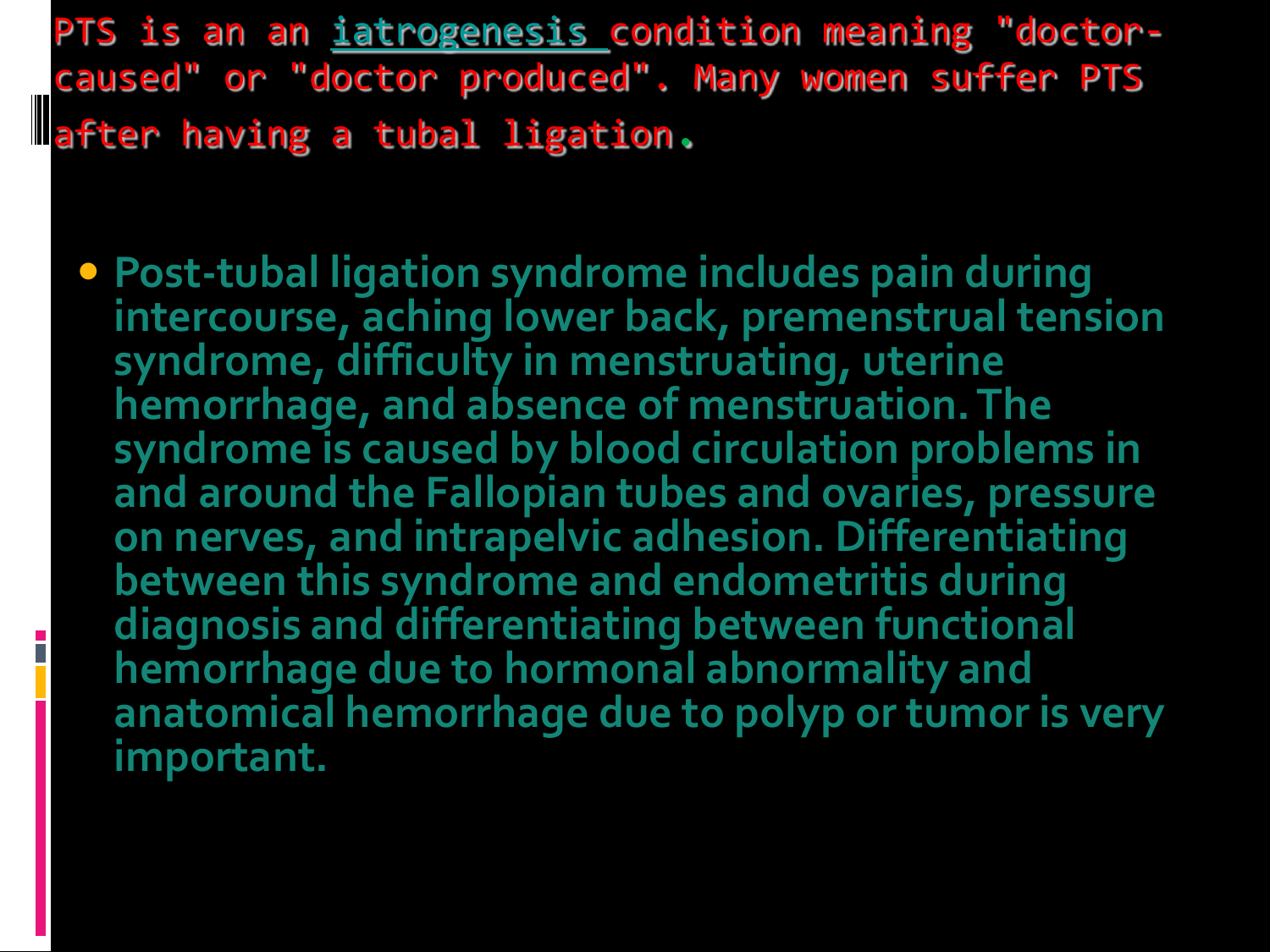**Since the symptoms of this syndrome are mild, simple symptomatic treatment is sufficient in most cases. In some cases, however, desquamation surgery or reversal of tubal ligation may be necessary. Endoscopic surgery is IUDs, tubal ligation is not very common.**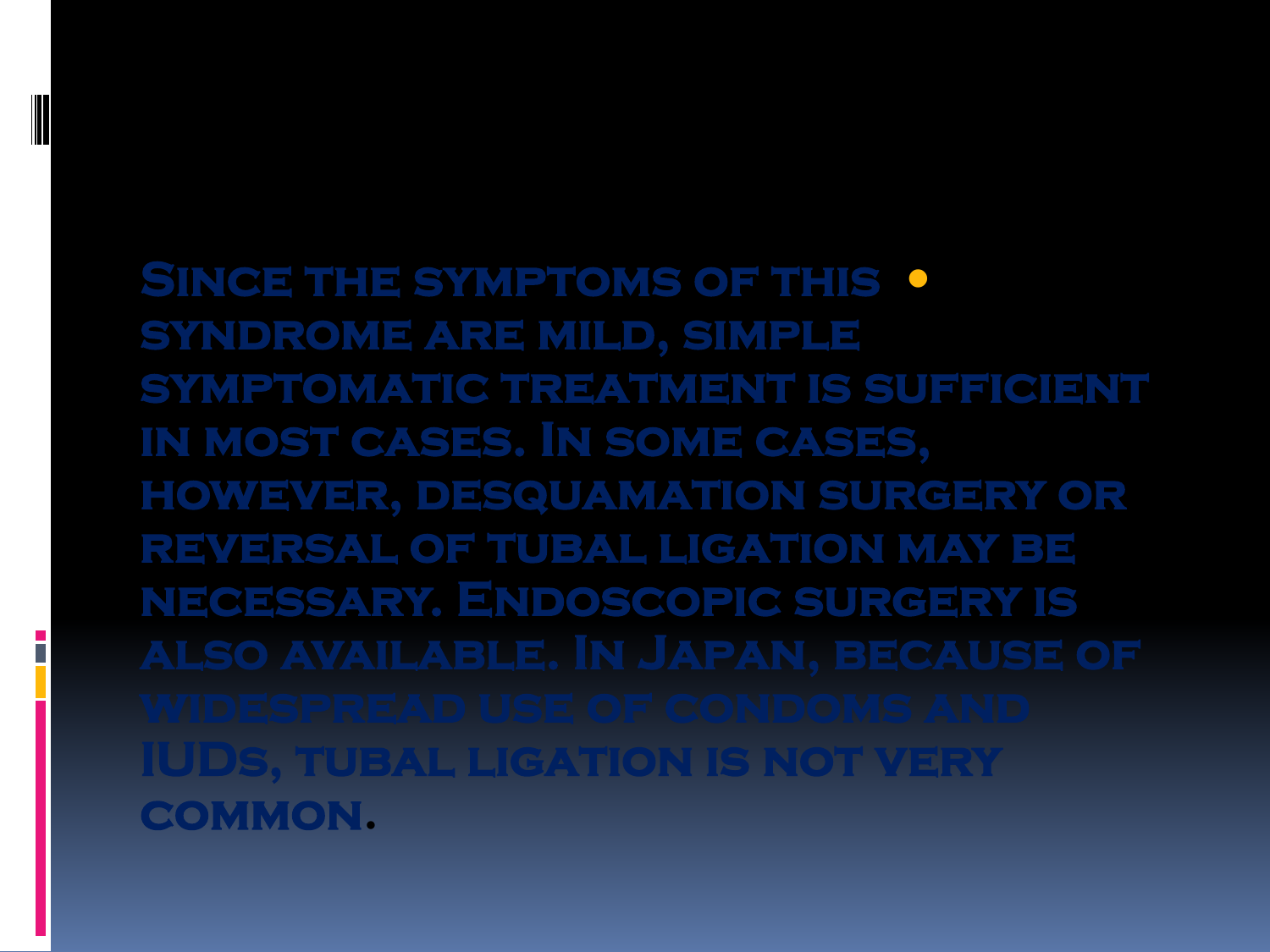# Etiological factores

.

 **PTS is often the result of a rapid decline in estrogen levels due from the blood supply being damaged to the ovaries during the TL surgery. Depending on the damage to the veins and capillaries, blood volume to the ovaries may slightly decrease or can be eliminated completely (isolated ovarian syndrome, common with hysterectomy operations). Many of the symptoms of PTS are associated with having an estrogen/progesterone imbalance**.

damaged, effected by the TL surgery impairing the blood supply to areas of that organ/mussel) or a combination of both.

 $\bullet$  symptoms, such has heavy painful periods may be avy painful periods may be available periods may be a symptoms may be a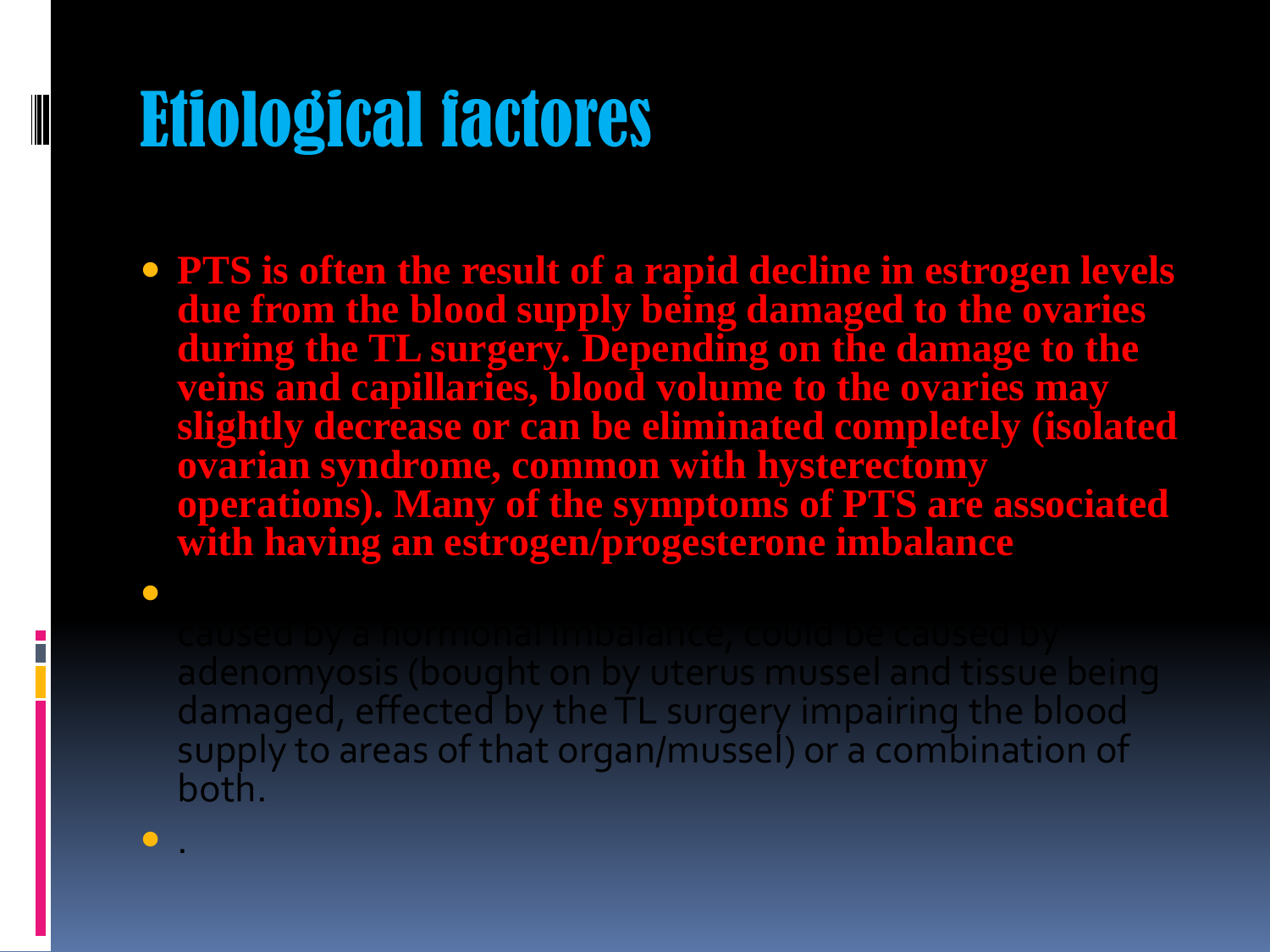Other theories of PST and the hormonal imbalance that results after a TL is that "target" or "receptor" cells that are important in the relay of hormonal messages are damaged, destroyed, and or removed during the TL surgery. It is derivable that these target or receptor cells are located within the fallopian tube.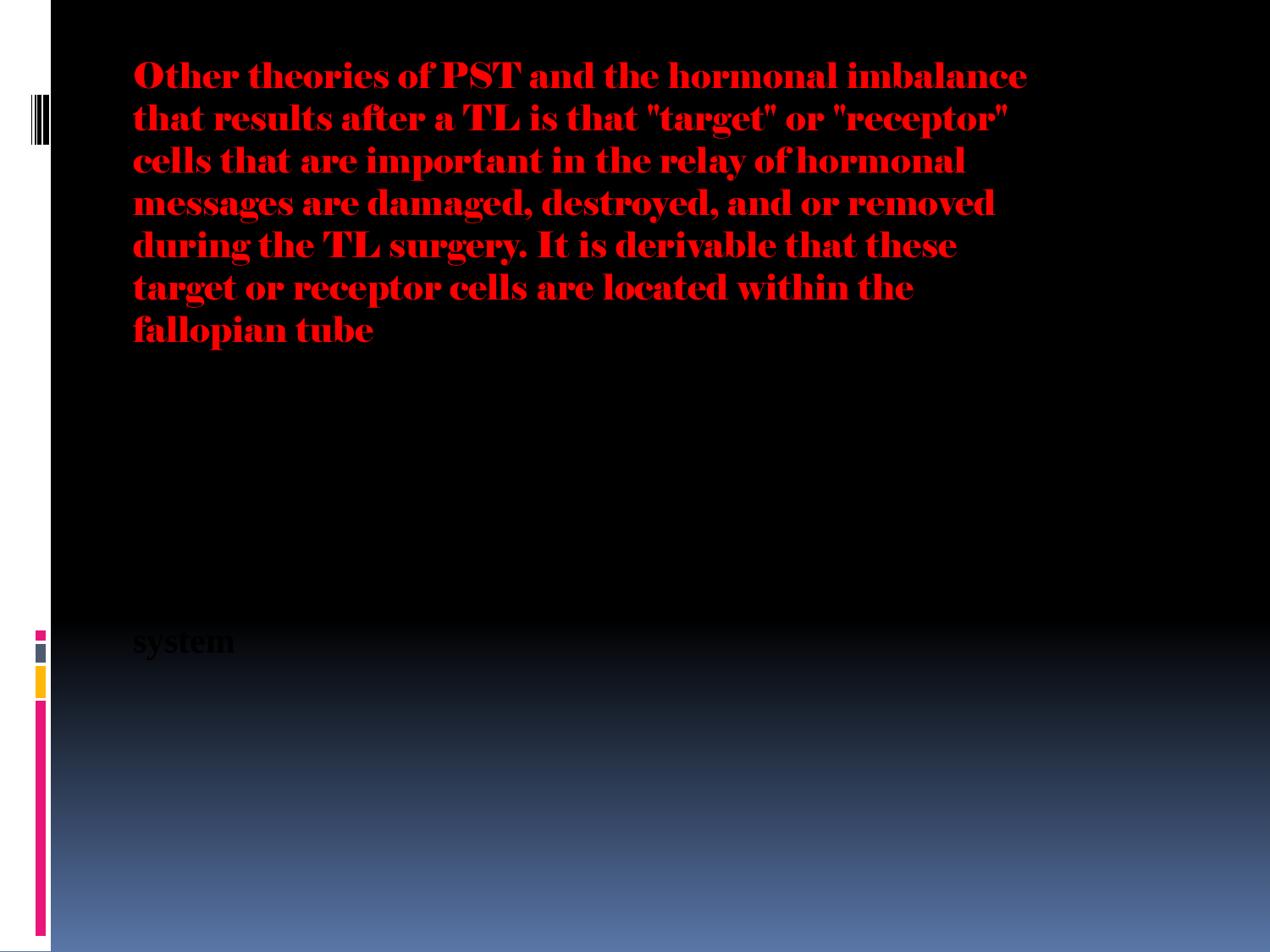## SYMPTOMS OF POST TUBAL SYNDROME

- 1. Eptopic pregnancy or pregnancy (welll known risk of tubals)
- 1a.Hot flashes, flushes, night sweats and/or cold flashes, clammy feeling, chills
- 2. Bouts of rapid heart beat
- 3. Irritability
- $\bullet$  . Mood swings, sudden tears winds the swings sudden team of  $\bullet$

- 5. Trouble sleeping through the night (with or without night sweats)
- 6. Irregular periods; shorter, lighter periods; heavier periods, flooding; phantom periods, shorter cycles, longer cycles
- 7. Loss of libido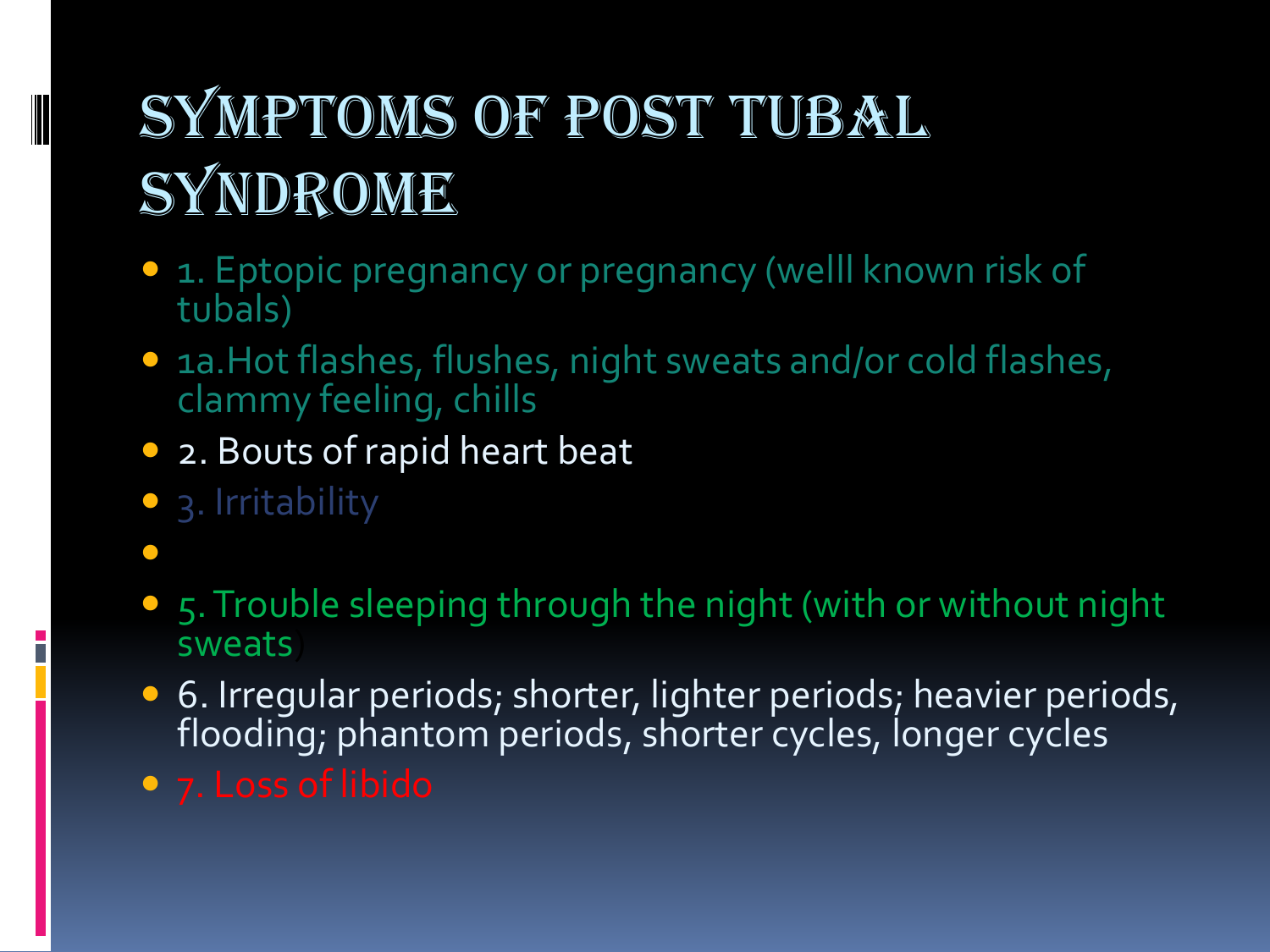#### 8. Dry vagina

- 8a.Itchy vagina-at time raw like, can radiated from whole area, with absence of yeast infections.
- 8b.Color change in vaginal area. (color gets darker purple/black)
- 9. Crashing fatigue
- 10. Anxiety, feeling ill at ease
- 11.Feelings of dread, apprehension, doom
- 12. Difficulty concentrating, disorientation, mental confusion
- 13. Disturbing memory lapses
- 14.Incontinence, especially upon sneezing, laughing; urge
- 14a. Prolapse of uterus do to rapid decress in estrogen levels.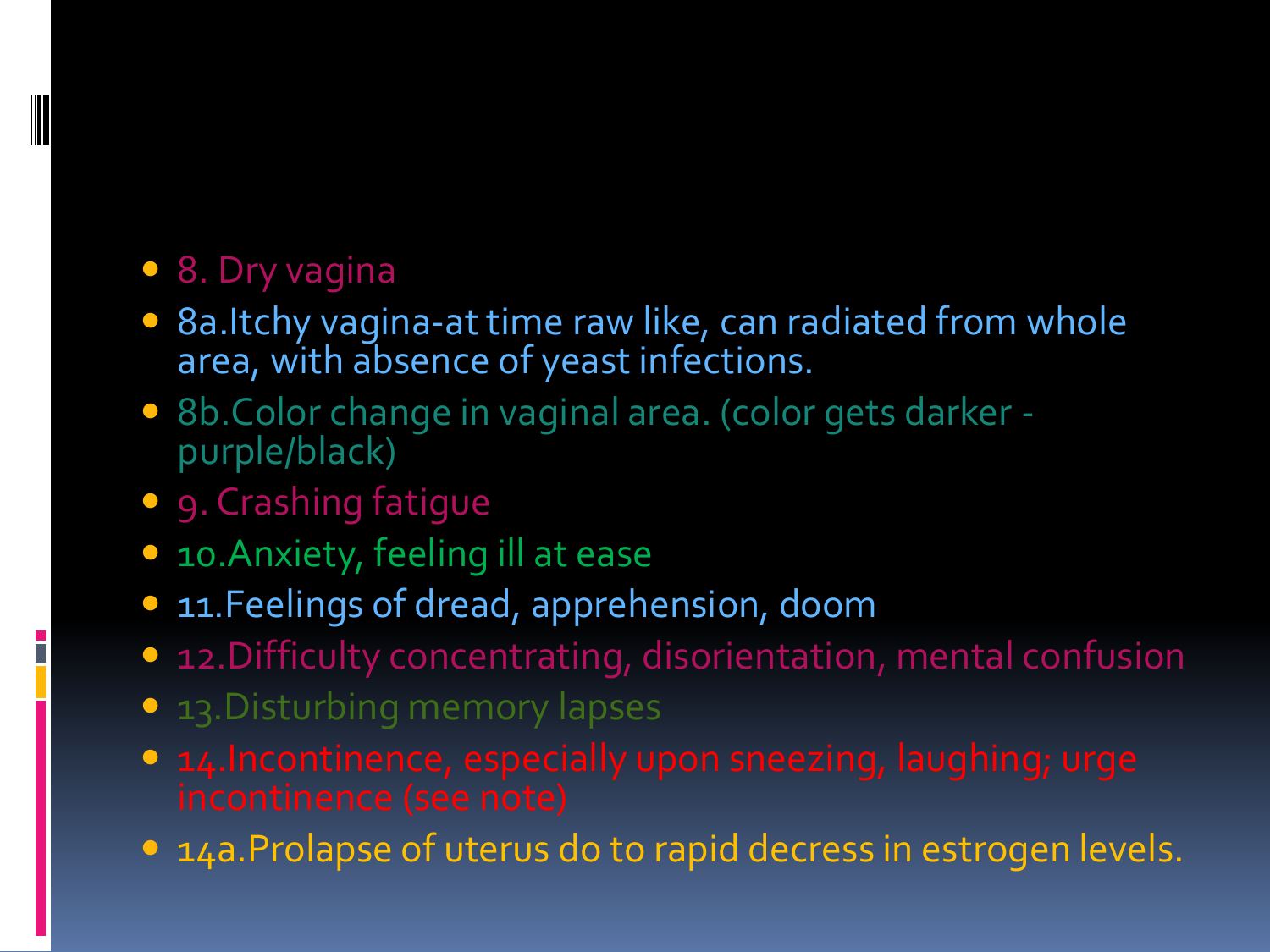# **21.Sudden bouts of bloat**

- **22.Depression (see note)**
- 
- $\bullet$  17. Increased tension in muscles tension in muscles tension in muscles tension in muscles tension in muscles tension in  $\mathcal{L}$
- $\bullet$  16. Achiens, muscles and tendons (see note), muscles and tendons (see note), muscles and tendons (see note), muscles and tendons (see note),  $\bullet$
- $\bullet$
- 
- 
- - - - - - -
						-
					-
					-
					-
				-
				-
				-
				-
			-
		-
		-
- 18.Breast tenderness
- 18a. Decress in breast mass
	- - - -
			-
			-
- - -
- 
- 
- 
- 
- $\bullet$  19. Headache change: increase or decrease or decrease or decrease or decrease or decrease or decrease or decrease or decrease or decrease or decrease or decrease or decrease or decrease or decrease or decrease or dec
	- -
- 
- -
- 
- 
- 
- -
- 
- -
- 20.Gastrointestinal distress, indigestion, flatulence, gas
	-
- 
- 
- -
	-
	-
	-
	-
	-
	-
- -
	-
	-
	-

- 
- $\bullet$ s
- 
- 
- 
- 

i<br>L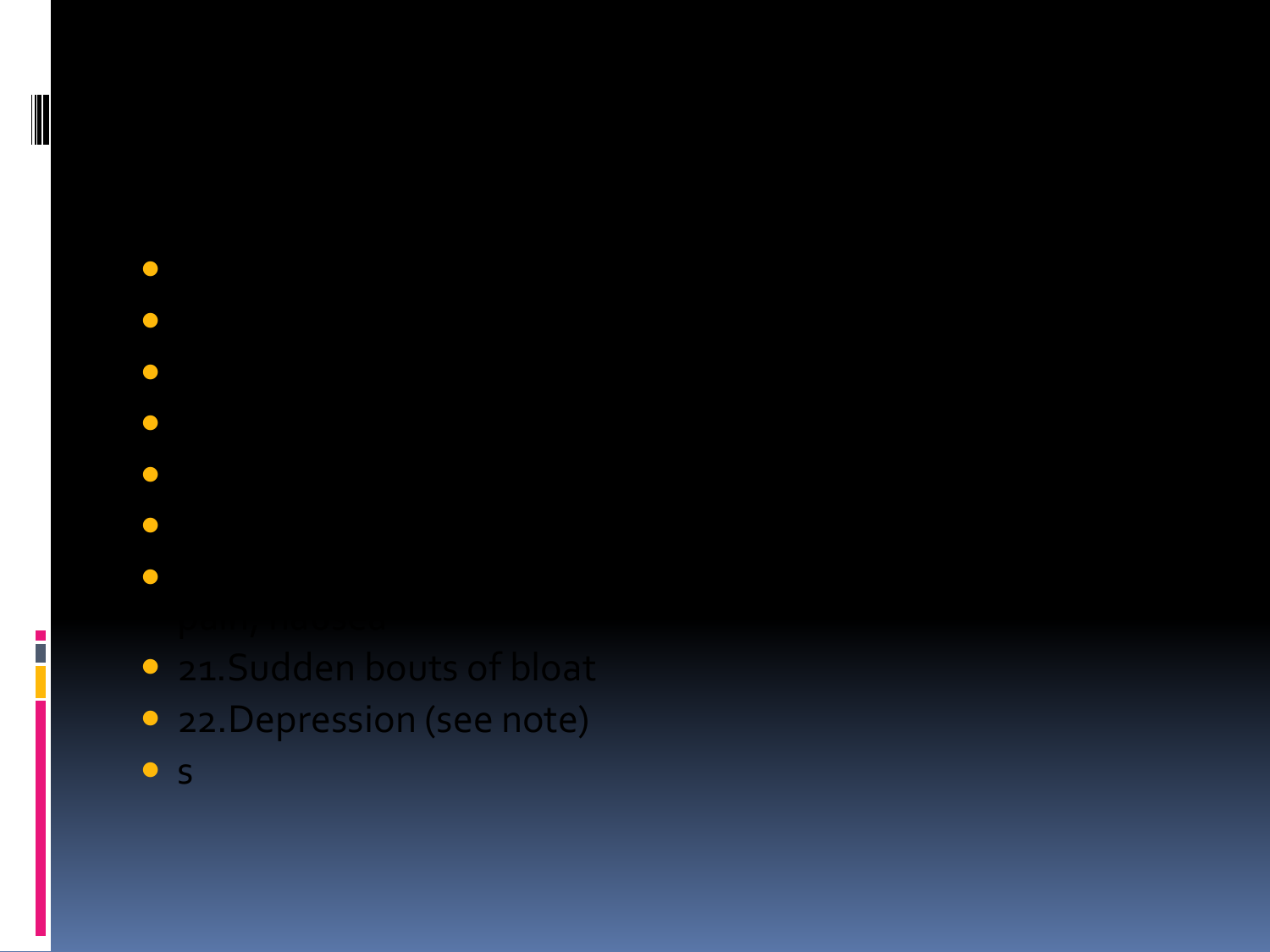#### **•** 30. Tingling in the extremities, (see note)

23.Exacerbation of existing conditions

 $\bullet$ 

 $\bullet$ 

28.Changes in body odor

- **31.Gum problems, increased bleeding**
- 32.Burning tongue, burning roof of mouth, bad taste in mouth, change in breath odor (see notes)

27.Dizziness, light-headedness, episodes of loss of balance

29.Electric "shock" or "stabbing" sensation under the skin.

 $\bullet$ .

33. Osteoporosis (after several year o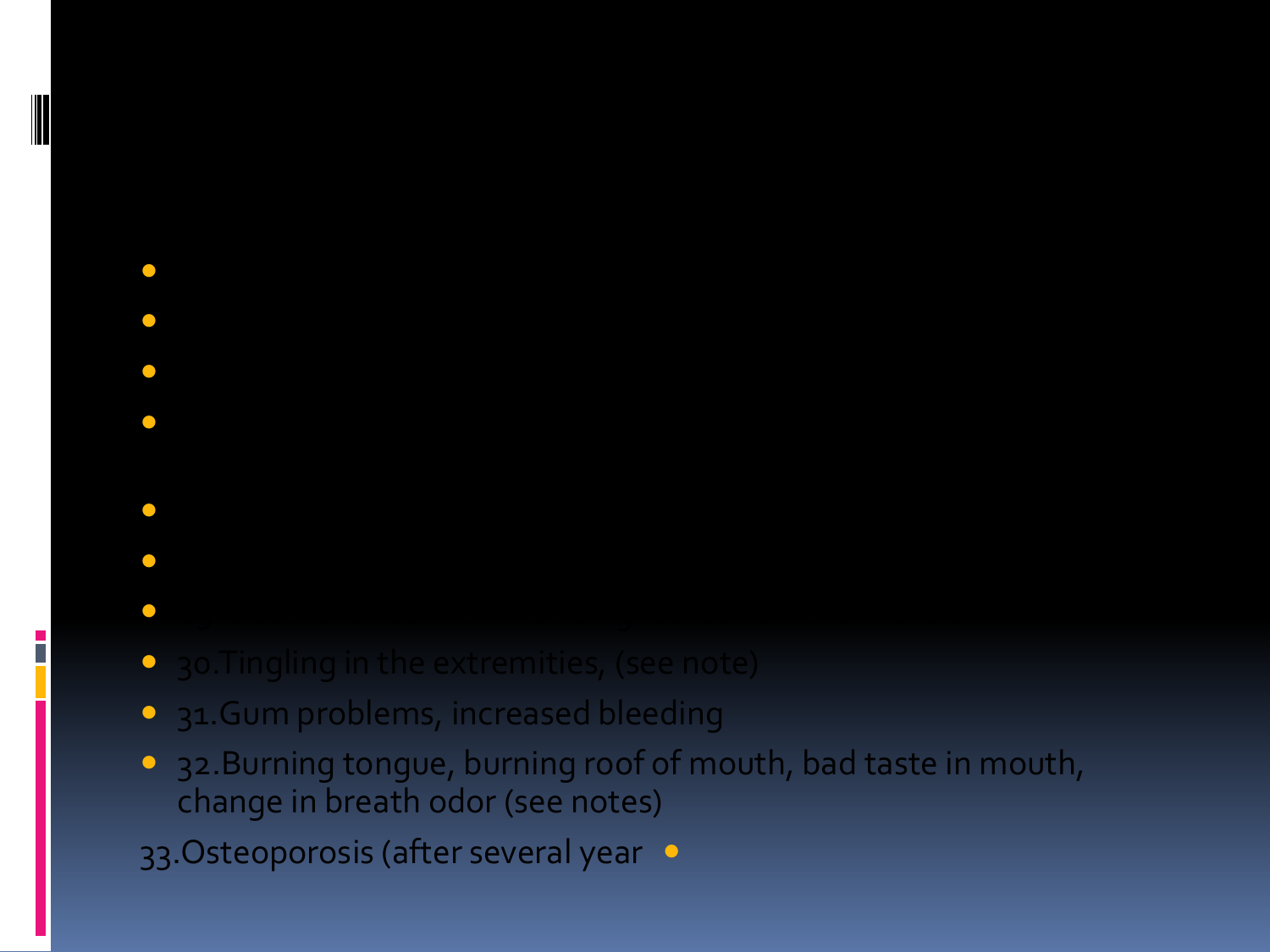Symptom 1a (flashes) Hot flashes are due to the hypothalamic response to declining ovarian estrogen production. The declining estrogen state induces hypophysiotropic neurons in the arcuate nucleas of the hypothalamus to release gonadotropin-releasing hormone (GnRH) in a pulsatile fashion, which in turn stimulates release of luteinizing hormone (LH). Extremely high pulses of LH occur during the period of declining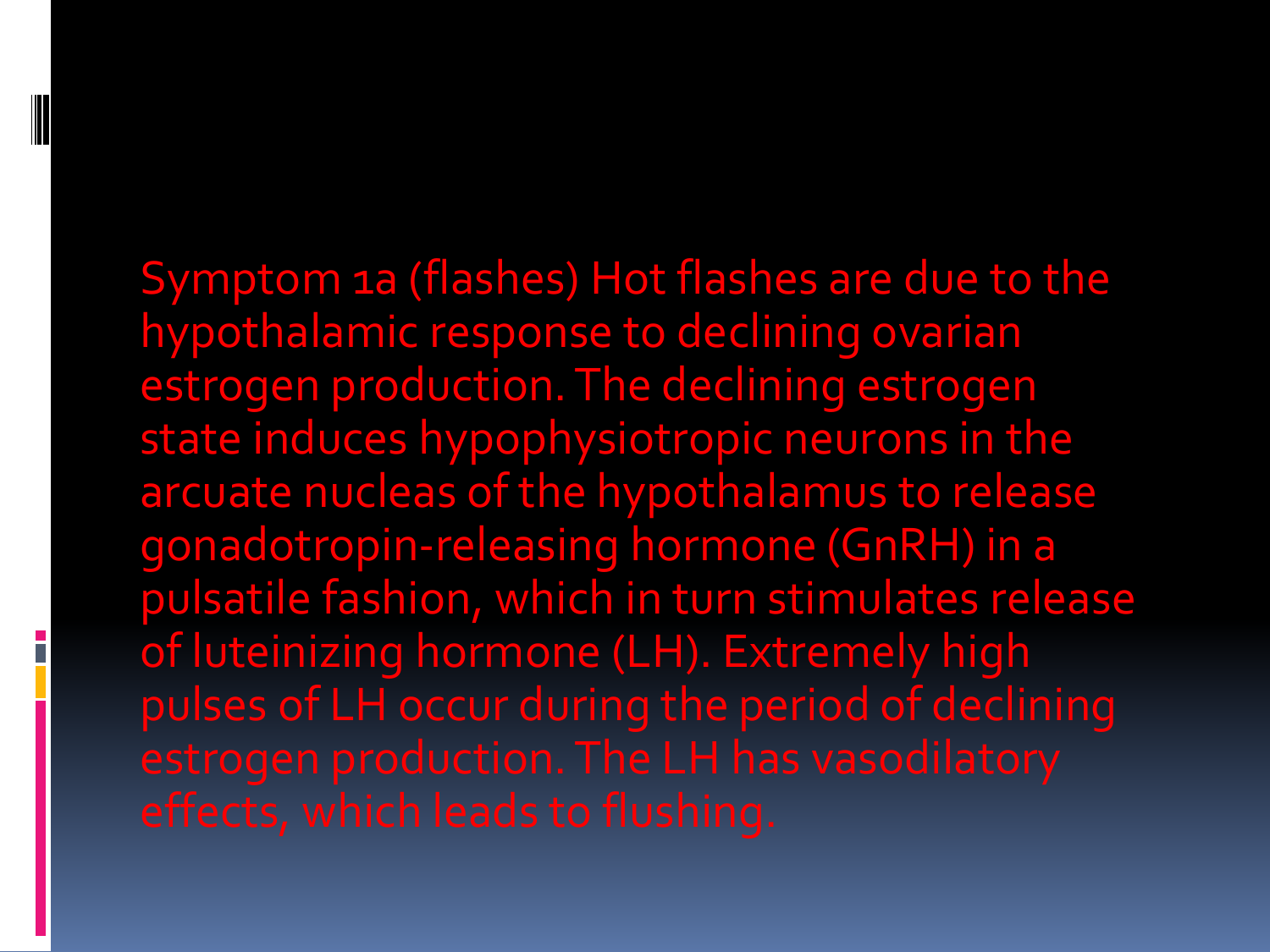Symptom 7 (loss of libido) For some women the loss is so great that they actually find sex repulsive, in much the same way as they felt before puberty. What hormones give, loss of hormones can take away.

 $\bullet$  (Italy and or raw value  $\bullet$ ) A normal value  $\bullet$ 

 $\bullet$  (dry variable intercourse in painful intercourse in painful intercourse in painful intercourse in painful intercourse

## Symptom 14 (incontinence) reflects a general loss of smooth

 $\bullet$  includes thoughts of death, thoughts of death, thoughts of death, thoughts of death, thoughts of death, the death, the death, the death, the death, the death, the death, the death, the death, the death, the death, th

- **•** Symptom 15 (itchy, crawly skin) feeling of ants crawling under the skin, not just dry itchy skin
- Symptom 16 (aching sore joints) may include such problems as carpal tunnel syndrome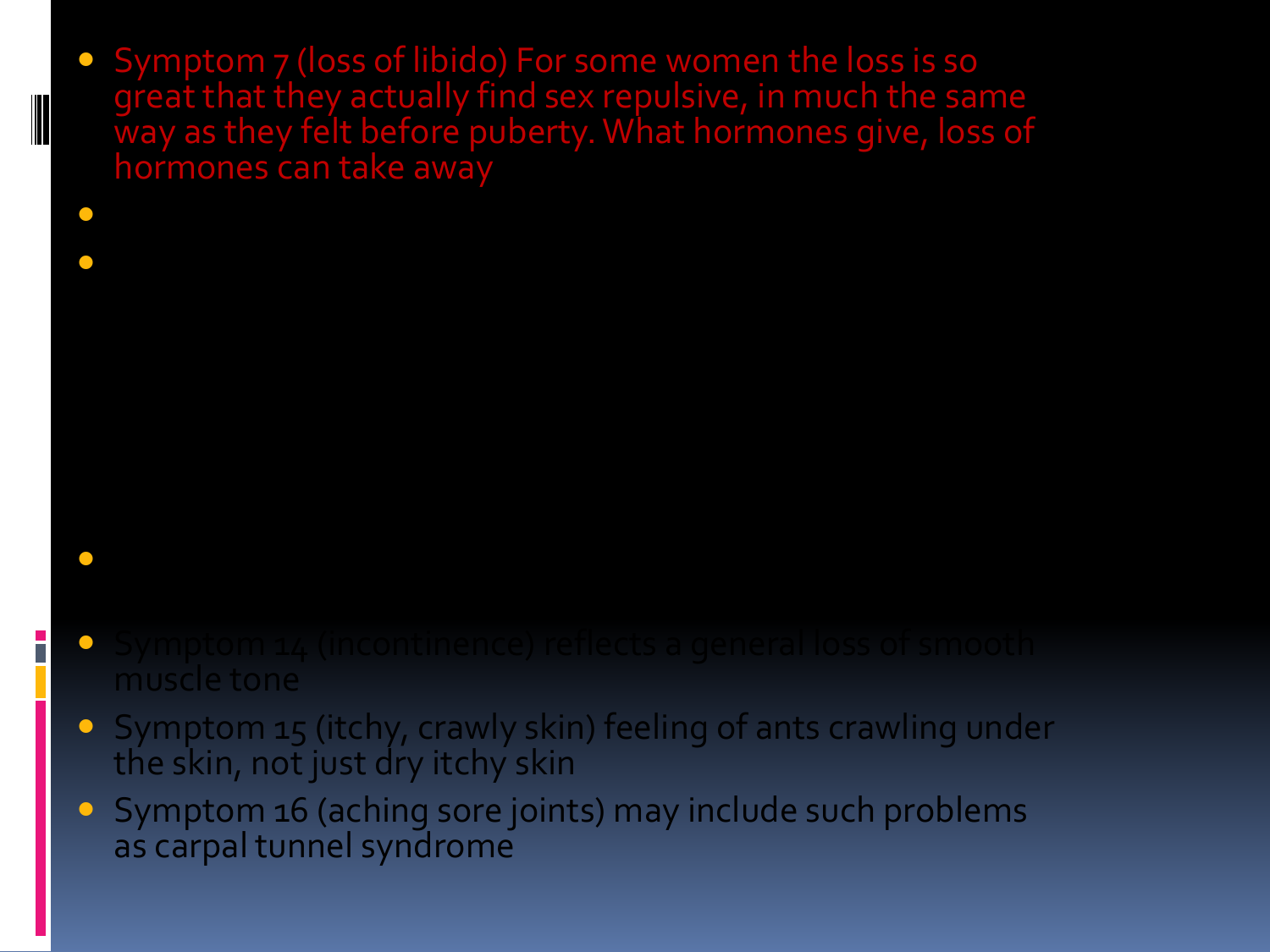- Symptom 22 (depression) different from other depression, the inability to cope is overwhelming. There is a feeling of loss of self. Hormone therapy ameliorates the depression dramatically.
- **Symptom 25 (weight gain) often around the** waist and thighs, resulting in 'the disappearing waistline'
- Symptom 29 (shock sensation) "the feeling of a rubber band snapping in the layer of tissue between skin and muscle. It may be a precursor to a hot flash"

 $\overline{\phantom{a}}$ 

• Symptom 30 (tingling in extremities) can also be a symptom of B-12 deficiency, diabetes,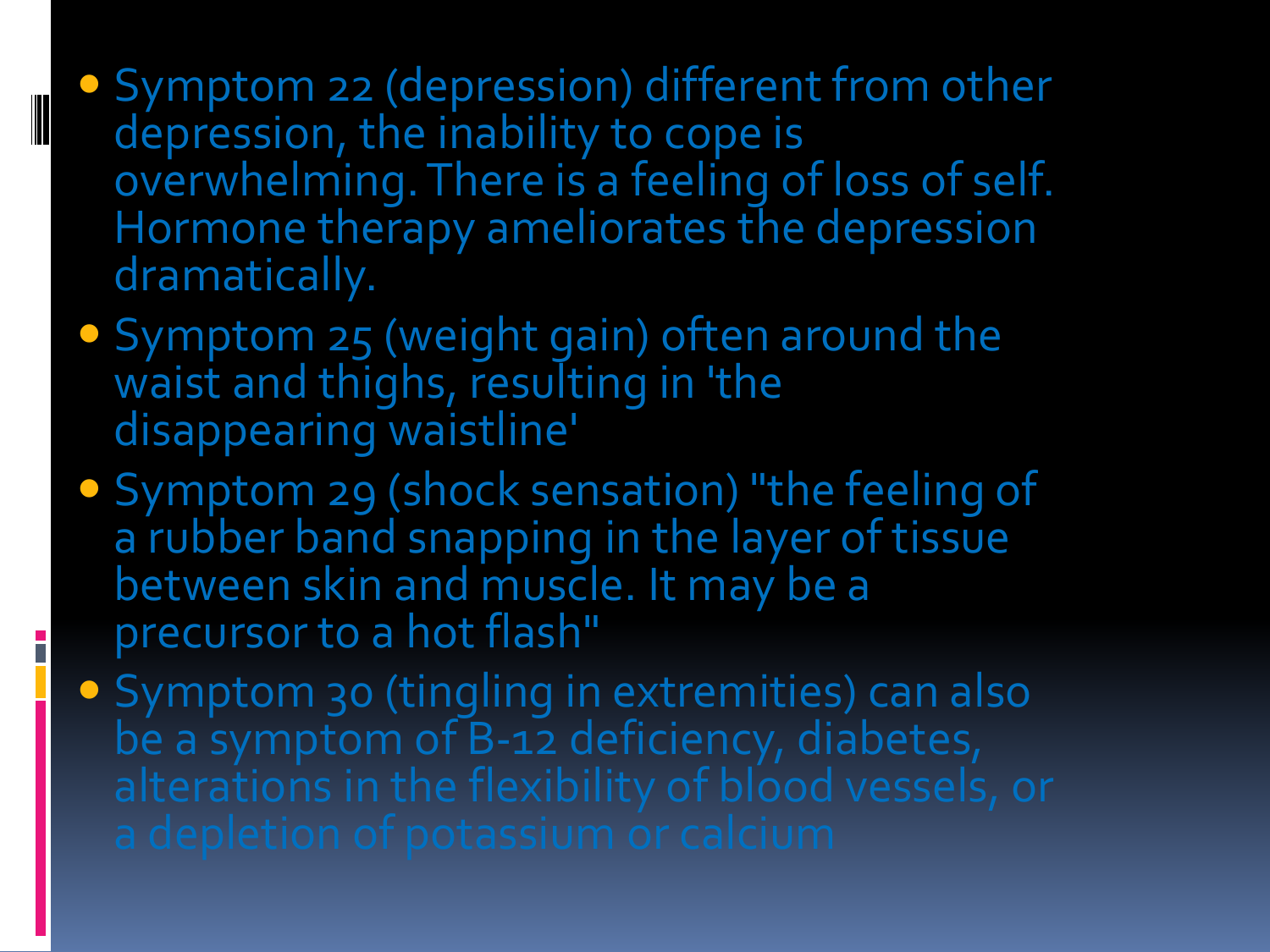### Ovarian Isolation

## **Ovarian Isolation**



**Ovarian isolation occurs when an ovary is surgically isolated/removed from its blood supply. The isolated ovary becomes atrophic and nonfunctional. Ovarian isolation commonly occurs after hysterectomy when the ovaries are left in place. Today women are usually informed at the time of hysterectomy that if their ovaries are left in place they may fail. Ovarian isolation can and often occurs after tubal ligation.** 

**If both ovaries are removed, or becomes non-functional due to ovarian isolation in a pre-menopausal woman as part an operation, the sudden loss of estrogen will trigger an abrupt premature menopause and hormone shock that may involve severe symptoms of hot flashes,**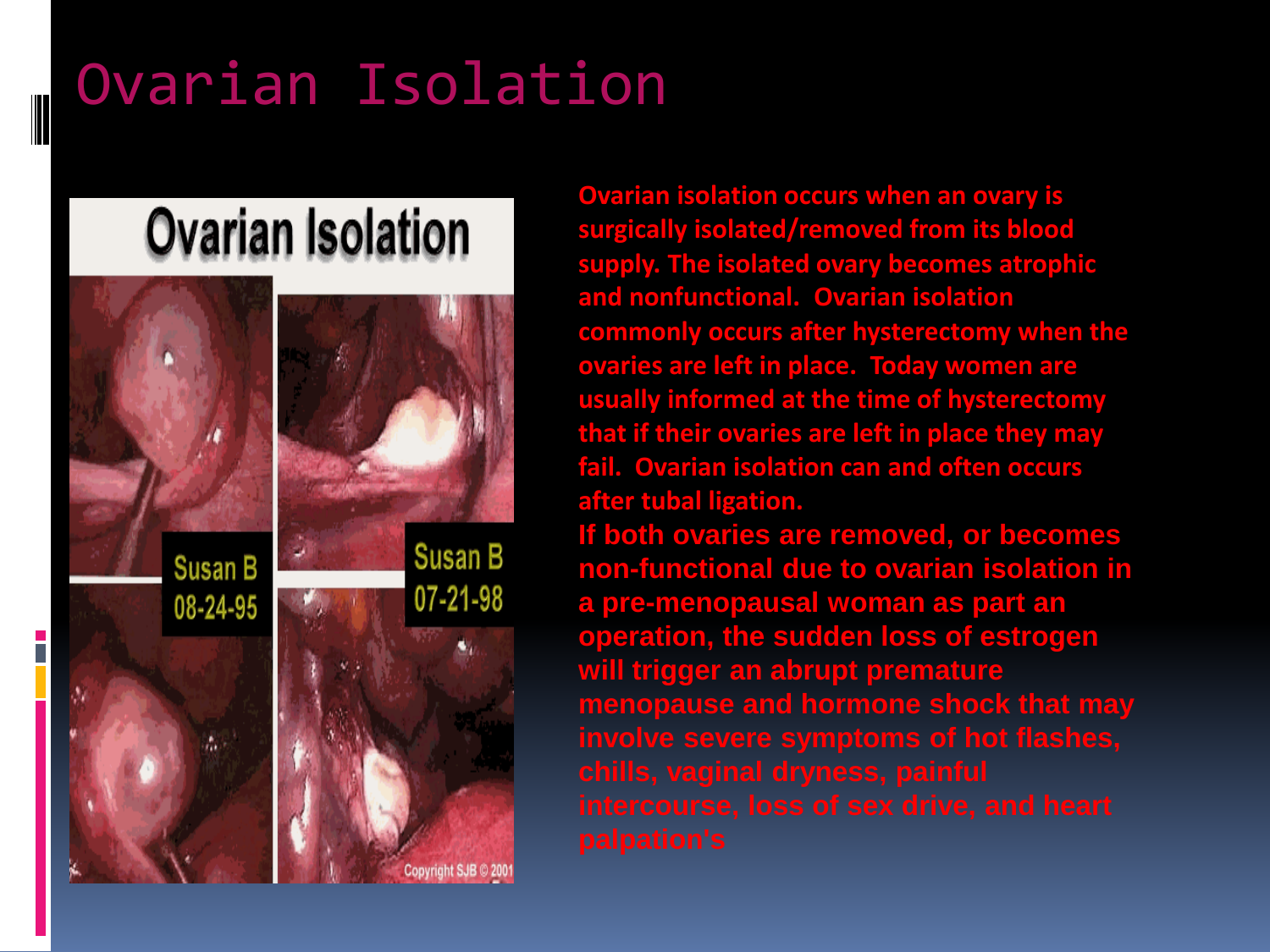The surgical removal of both the ovaries, (either by surgical removal or by ovarian isolation) causes a "surgical menopause", AKA "female castration"

 $\bullet$  women are commonly given misinformation that their ovaries  $\bullet$ 

 Post tubal women are often wrongly told that menopause, ovarian isolation, or the ovaries being affected by lack of blood supply is impossible because the ovaries have 2 sources of blood supply. As you can see in the diagram, just a little more then 1/2 of all women have two sources of blood supply to her ovaries. The other 1/2 have only one source of blood supply to their ovaries.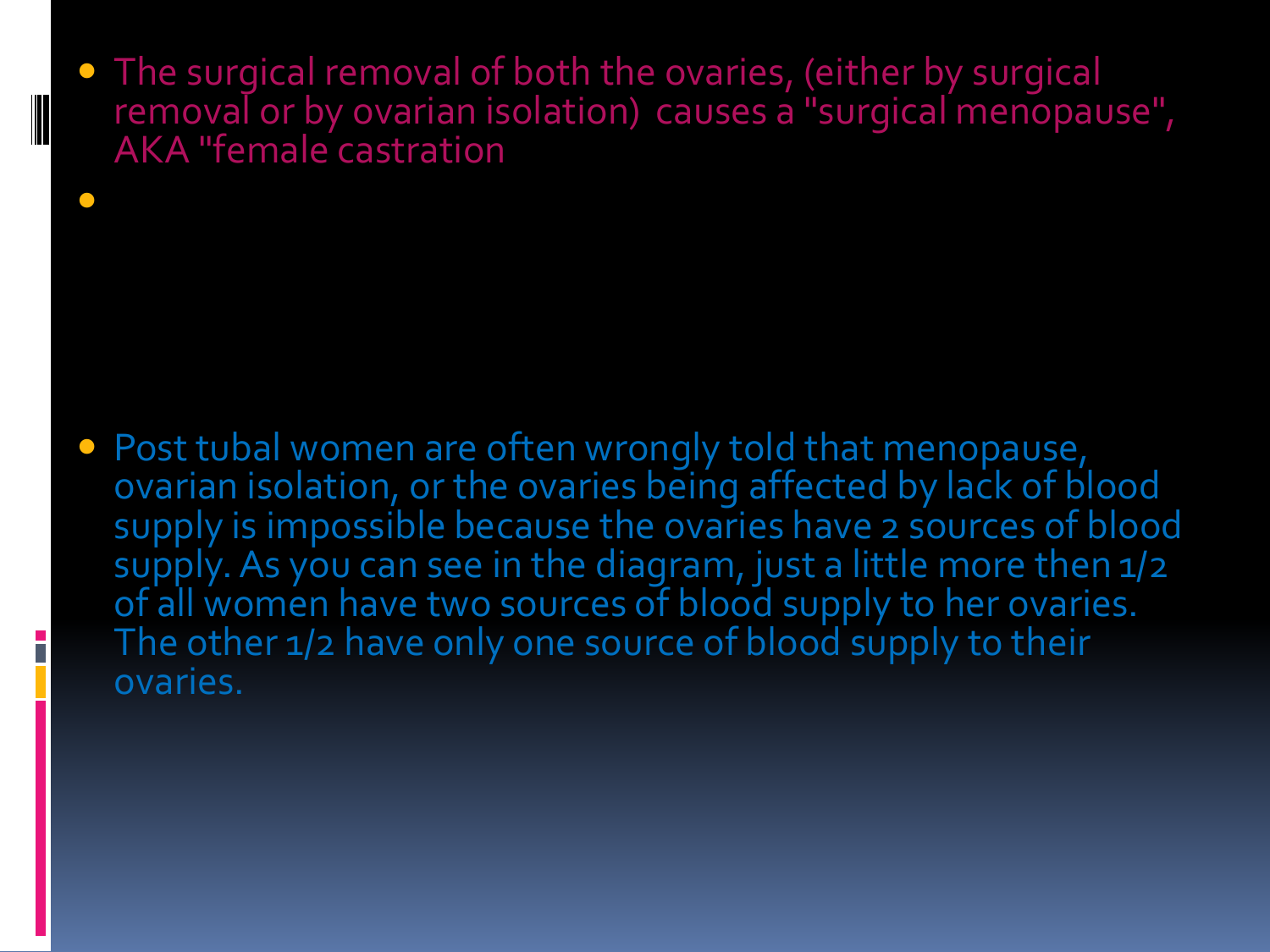#### **Arterial Supply to the Ovary**



In 56% of cases blood to the ovary comes from both the ovarian and uterine arteries; in 40% from the ovarian artery only; in 4% from the uterine artery only.

Copyright © 2000 sib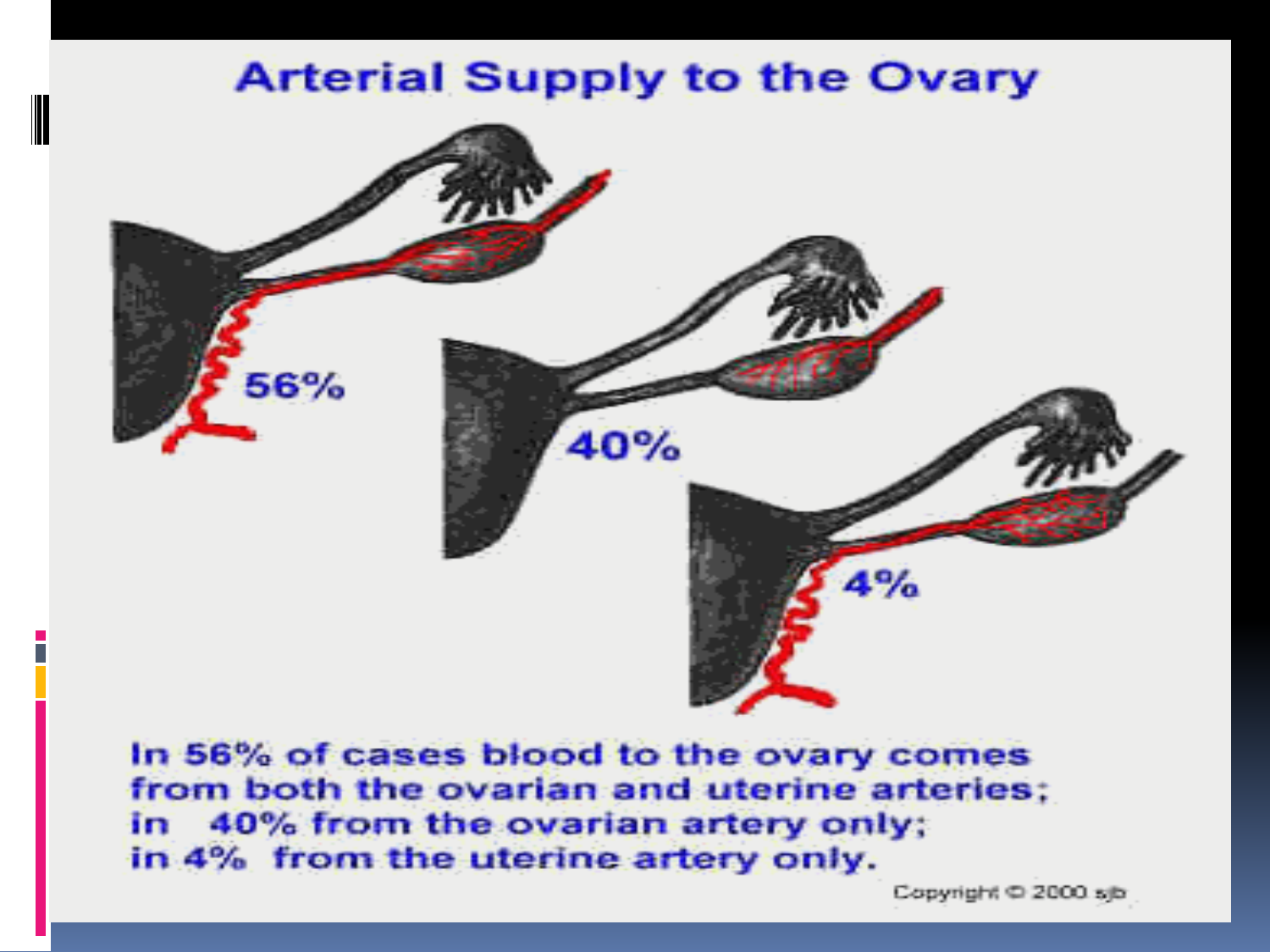#### **Women are also commonly misinformed that if one ovary is removed that the remaining ovary will make up for the loss of the other. This is not true.**

**• If one ovary is removed, or becomes nonfunctional due to ovarian isolation, a hormonal imbalance will occur. The remaining ovary does not begin to make twice as much estrogen as before, and the remaining ovary does not begin**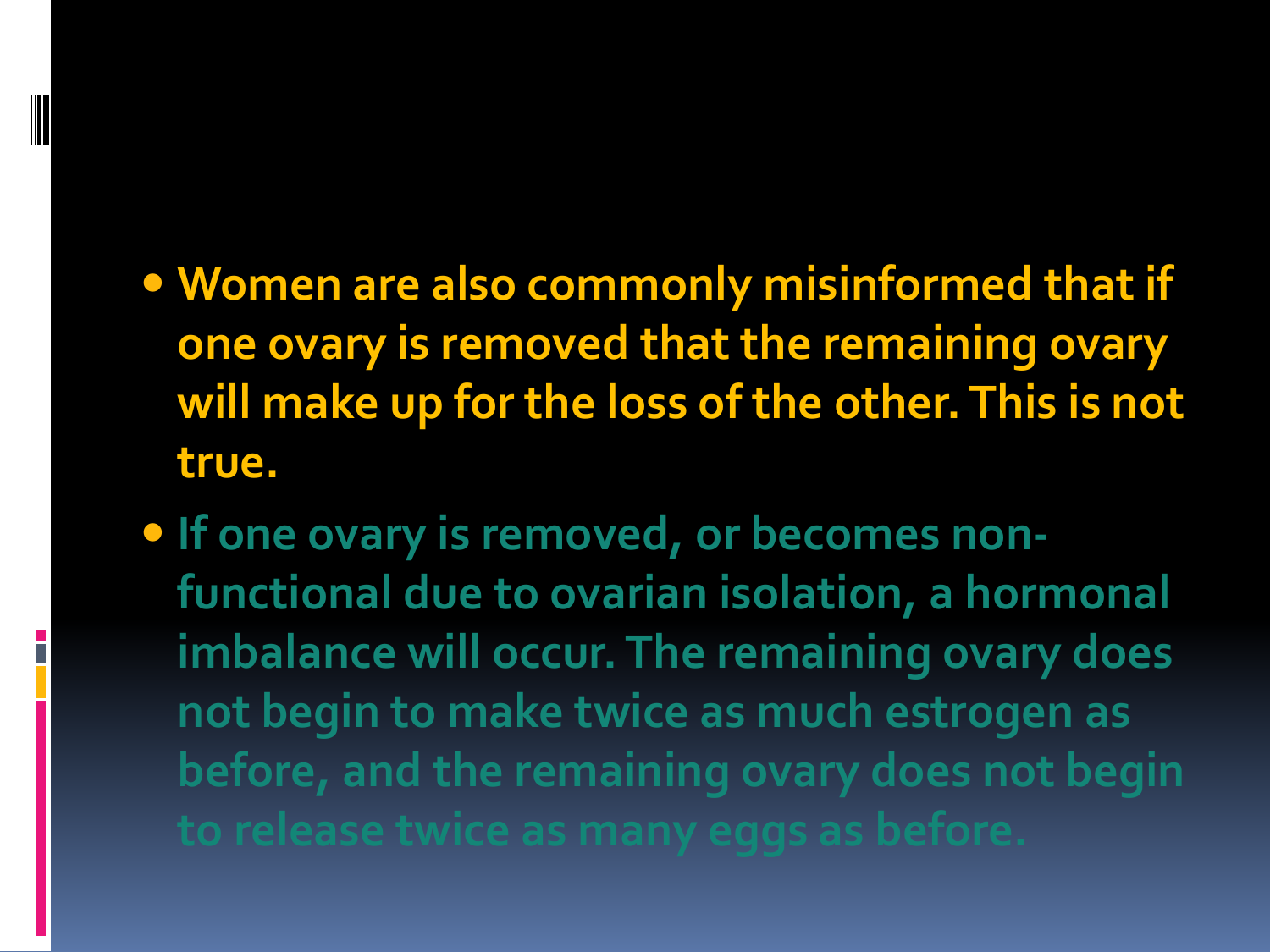#### Post Tubal Ligation Syndrome Symptoms and Effects

- The sudden loss/stoppage of estrogen, hormones, and hormone shock can affect brain function. Confusion, rage, depression, and memory loss that can mimic an alzheimer's type state can manifest. In addition to these symptoms, women who lose both ovaries, or lose the function of their ovaries also lose the protection these hormones provide against heart disease and osteoporosis many years earlier than if they had experienced natural menopause.
- Women who have had their ovaries removed or rendered nonfunctional due to ovarian isolation are seven times more likely to develop coronary heart disease and much more likely to develop bone problems at an early age than are pre-menopausal women whose ovaries are intact and functioning.
- The loss of hormones can be equal to and even more damaging with its long term outcome as post tubal syndromes immediate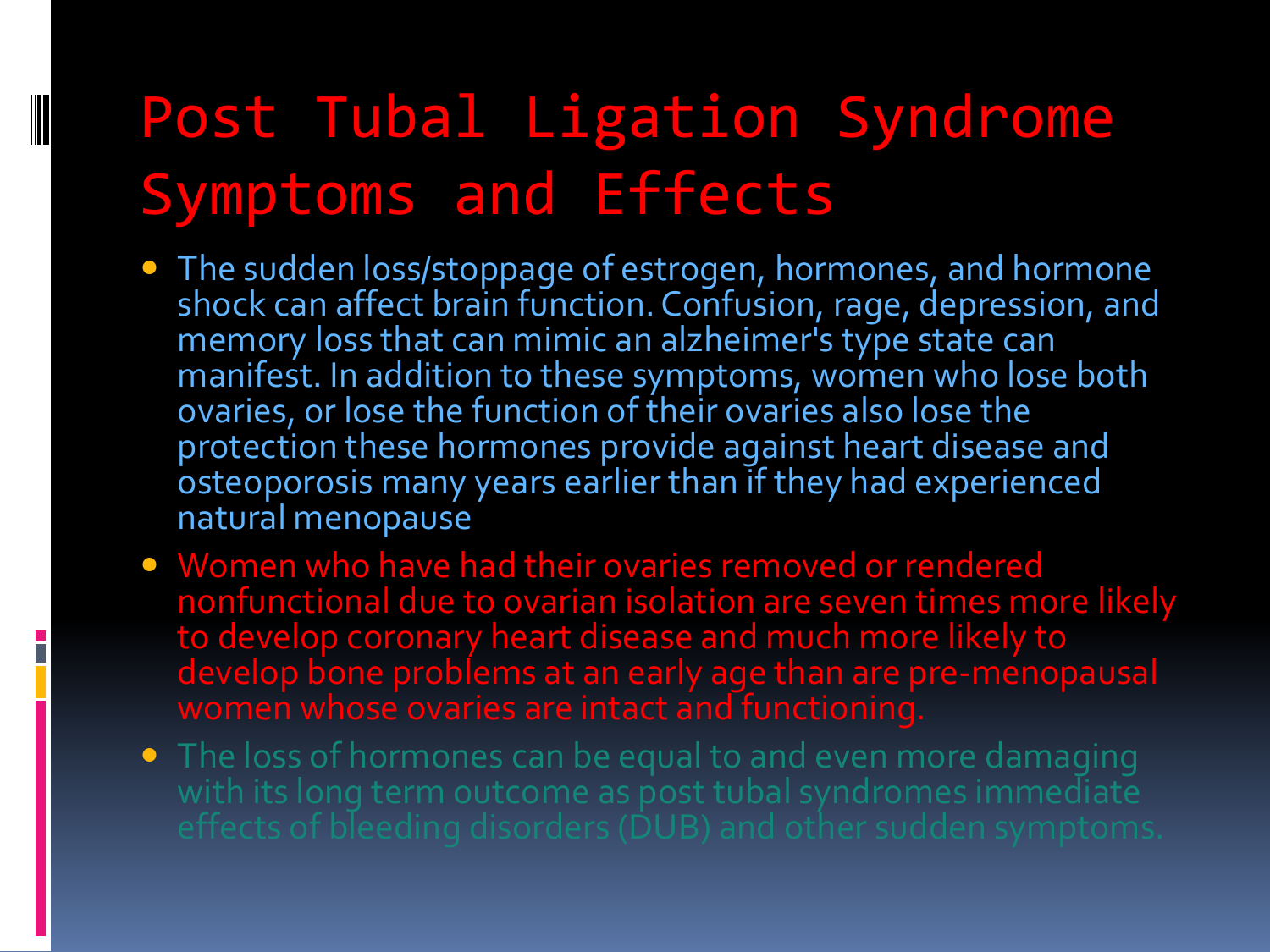- **[Female Reconstructive Surgery \(FRS\)](http://www.drhufnagel.com/)** is a specialized surgery which address's the whole woman and all reproductive conditions including that of Post Tubal Ligation Syndrome (PTLS or PTS).
- FRS was designed by Dr. Hufnagel as an alternative to hysterectomy and as a conservative surgery to repair and restore women's reproductive organs. FRS/PTLS for PTS or Tubal Repair/Reversal (TR) addresses both the woman's physical condition as well as her hormonal health.
- *"One of the most destructive things a woman can do to her body is to undergo sterilization. The sterilization process can cause damage and injury to women's reproductive and other*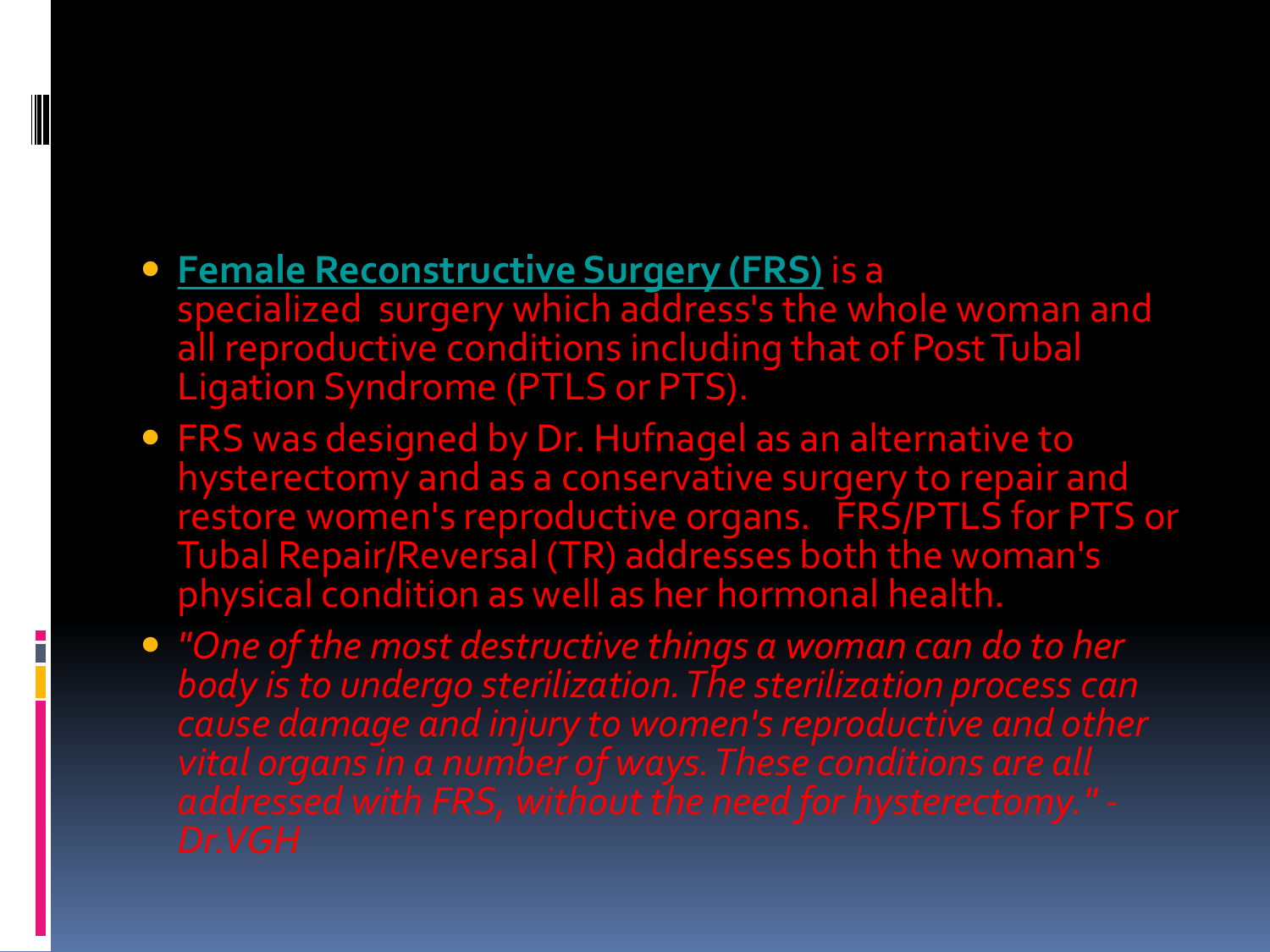- Many PTwomen opt for tubal repair/reversal, if possible, at the time of FRS/PTLS, but FRS/PTLS is NOT a tubal reversal. FRS/PTLS is much more then putting the tube(s) back. The many abnormalities which can occur that causes symptoms such as pelvic pain and DUB are initially addressed. FRS address's all the woman's reproductive organs affected or needing repair. Simply put, tubal reversal does not correct post tubal syndrome (PTS<sup>-</sup>
- **Shown below: The Affects of Banding** FRS can restore fertility for some PTwomen depending on a number of factors which include the techniques used at the time of her sterilization, the extent of tissue damage that occurred, and the number of abnormalities found at the time of FRS.
- Shown on the left is the effect of banding on a young woman. The resulting condition caused her pain and discomfort in which she was repeatedly suggested hysterectomy.

 $\overline{\phantom{a}}$ 

 At the time of a tubal reversal, in all likelihood, she would not be informed of the existing condition, but simply told, "There was not enough tube on your right side to reverse", or "your changes pregnancy are low", etc...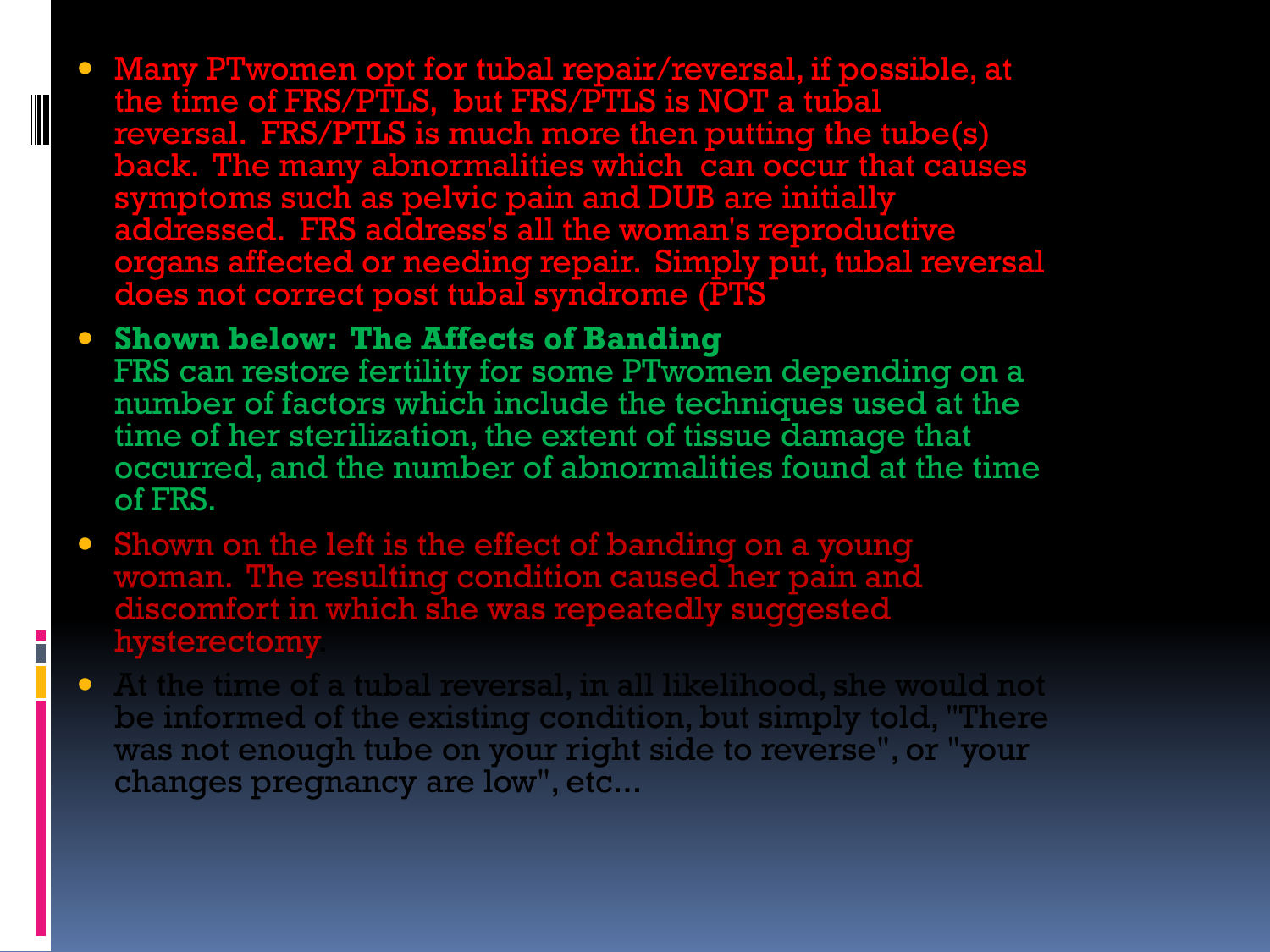

# Cindy 08-1997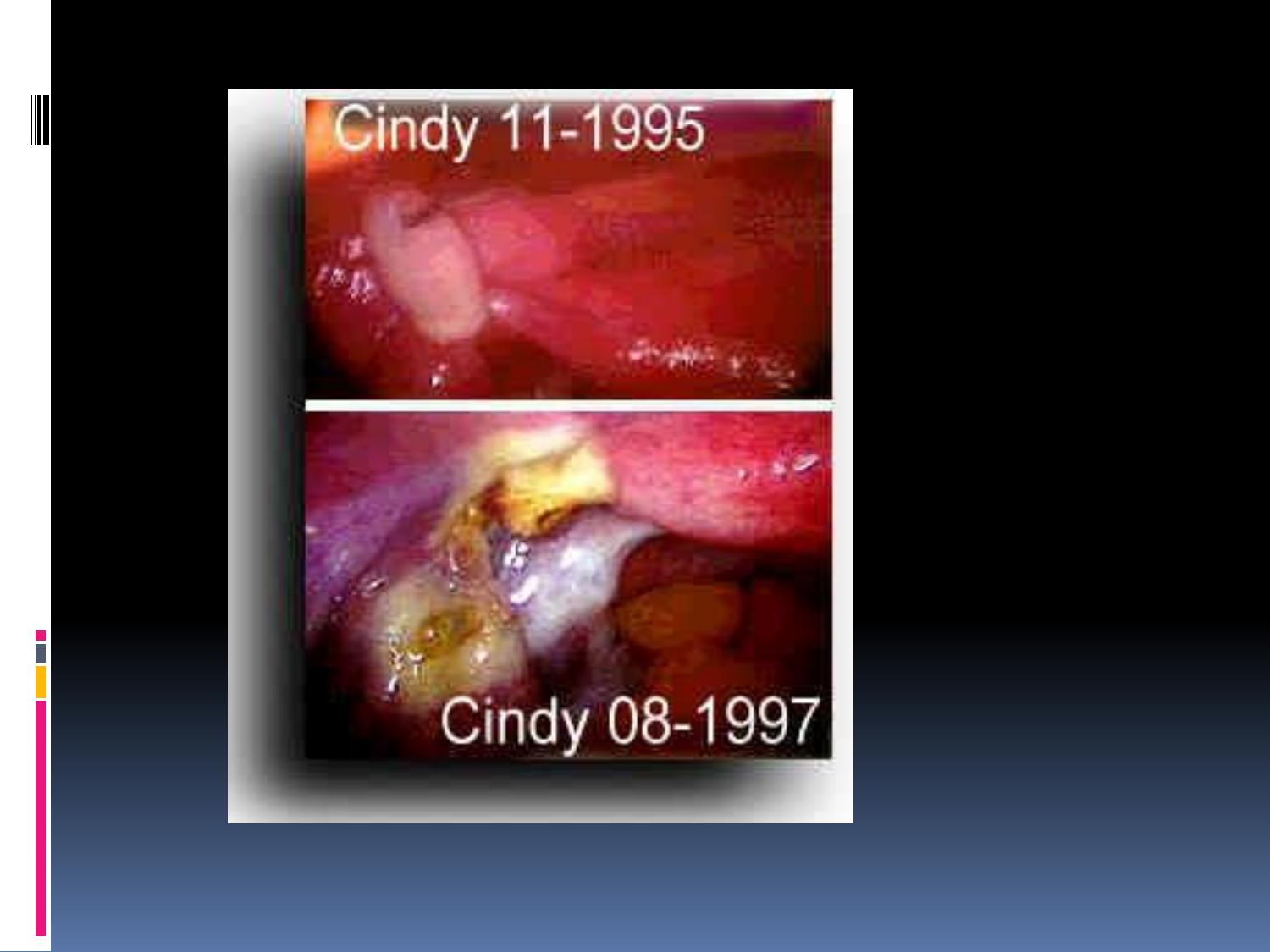# The endocrine profile

**The endocrine profile of the midluteal phase was assessed in 29 patients with posttubal ligation syndrome, consisting of pain, bleeding, and premenstrual tension. Compared to normal controls, the patients had a high serum estradiol and a low serum progesterone level. This abnormal luteal function may be responsible for the symptoms observed and may also explain the failure to conceive following successful reversal of tubal ligation. It is recommended that patients seeking sterilization reversal be screened for abnormal luteal function preoperatively. Selection of**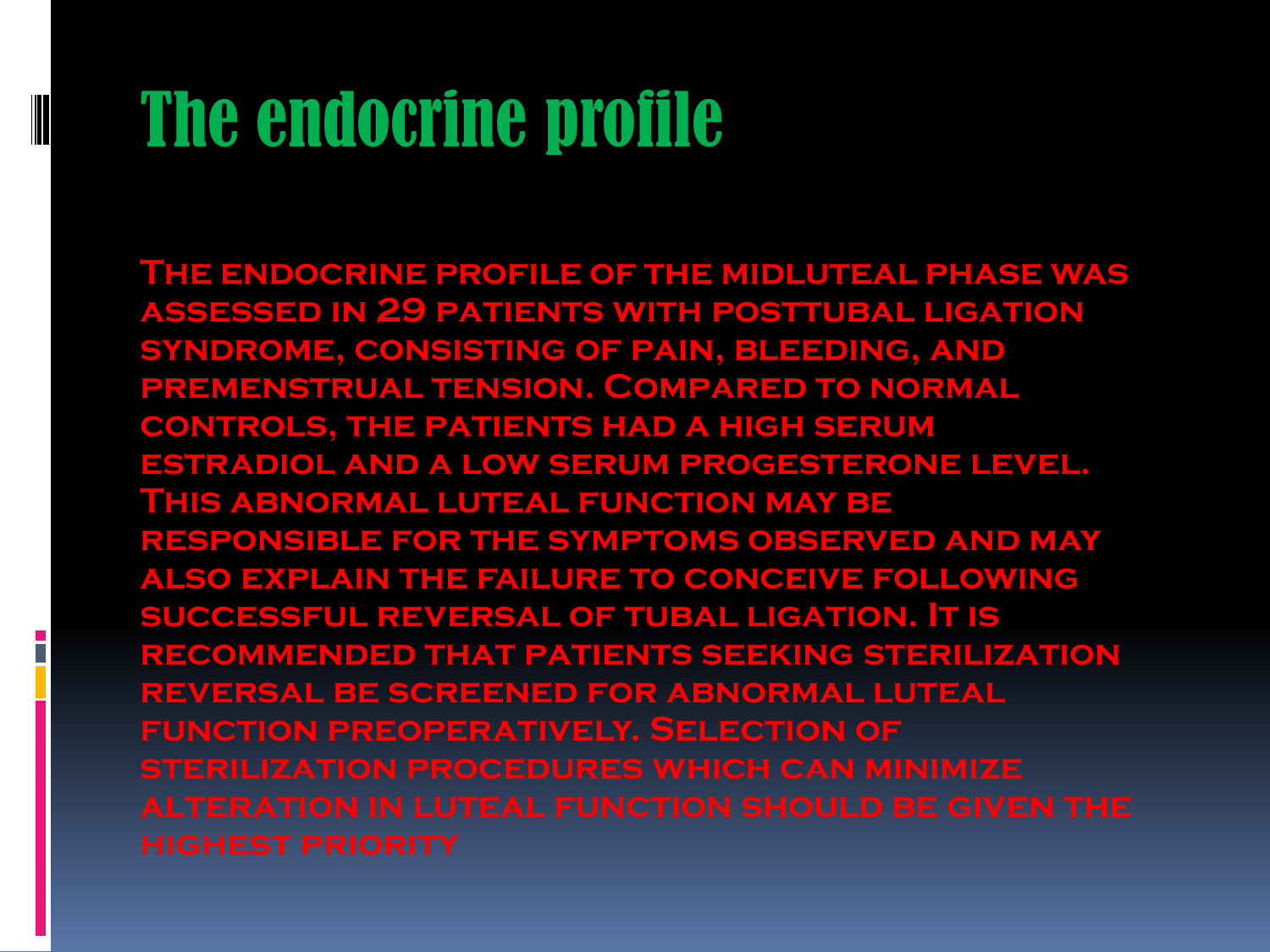**Treatment options include a tubal ligation reversal. This procedure reconnects the tubes and re establishes the [blood flow](http://pregnancy.families.com/blog/post-tubal-ligation-syndrome) . This may help relieve the symptoms of the syndrome. The success of this procedure depends upon several factors including the original surgery and the number of years since the surgery was**